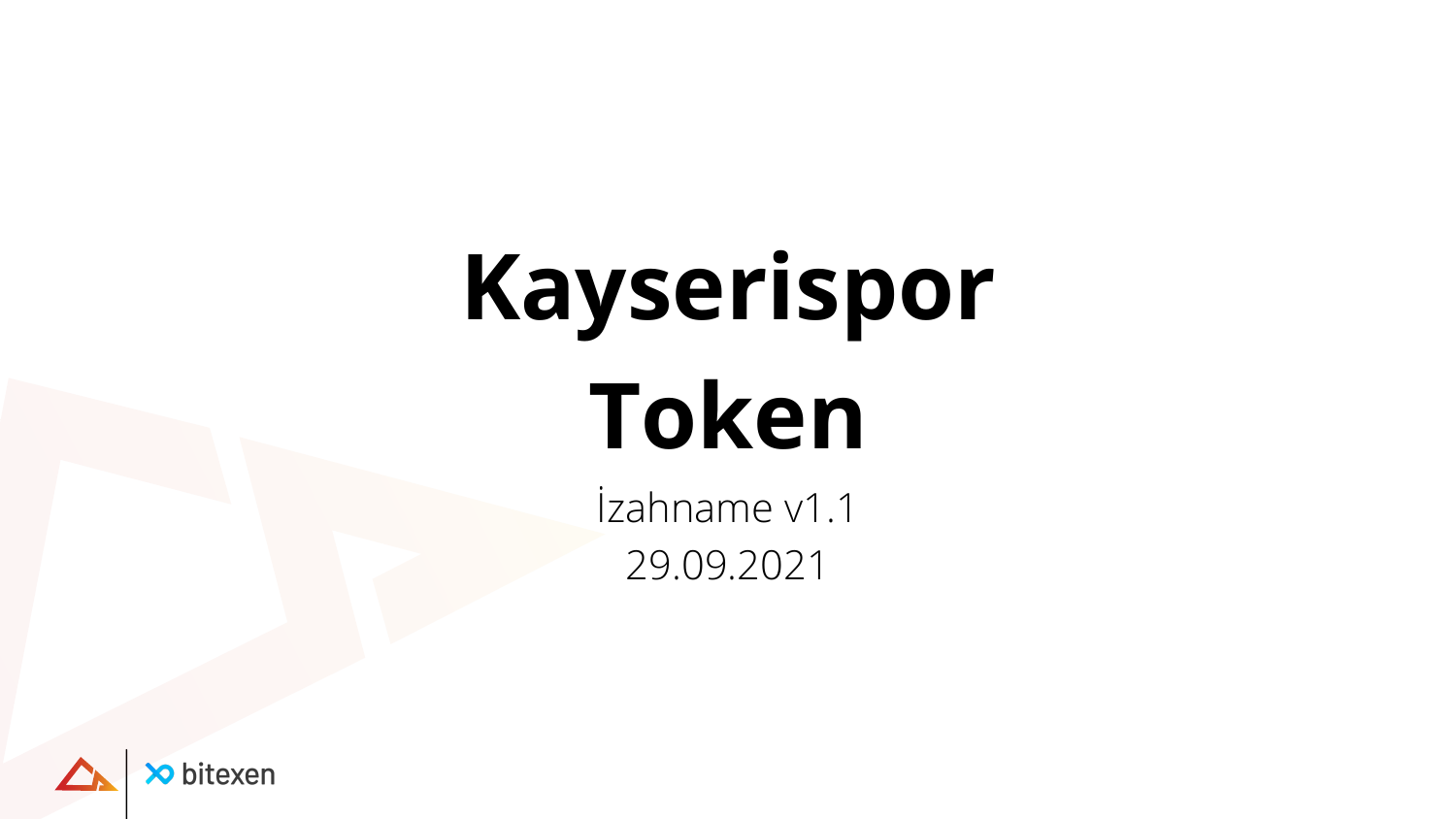#### **CONTENTS**

 Legal Notice Cooperation Risk Notice 04 Dictionary AML/KYC Fan Tokens Kayserispor Token (KYSR) NFT Contact Kayserispor



#### Advantages of KYSR Token Mobile Applicaiton of KYSR Token Economy of Token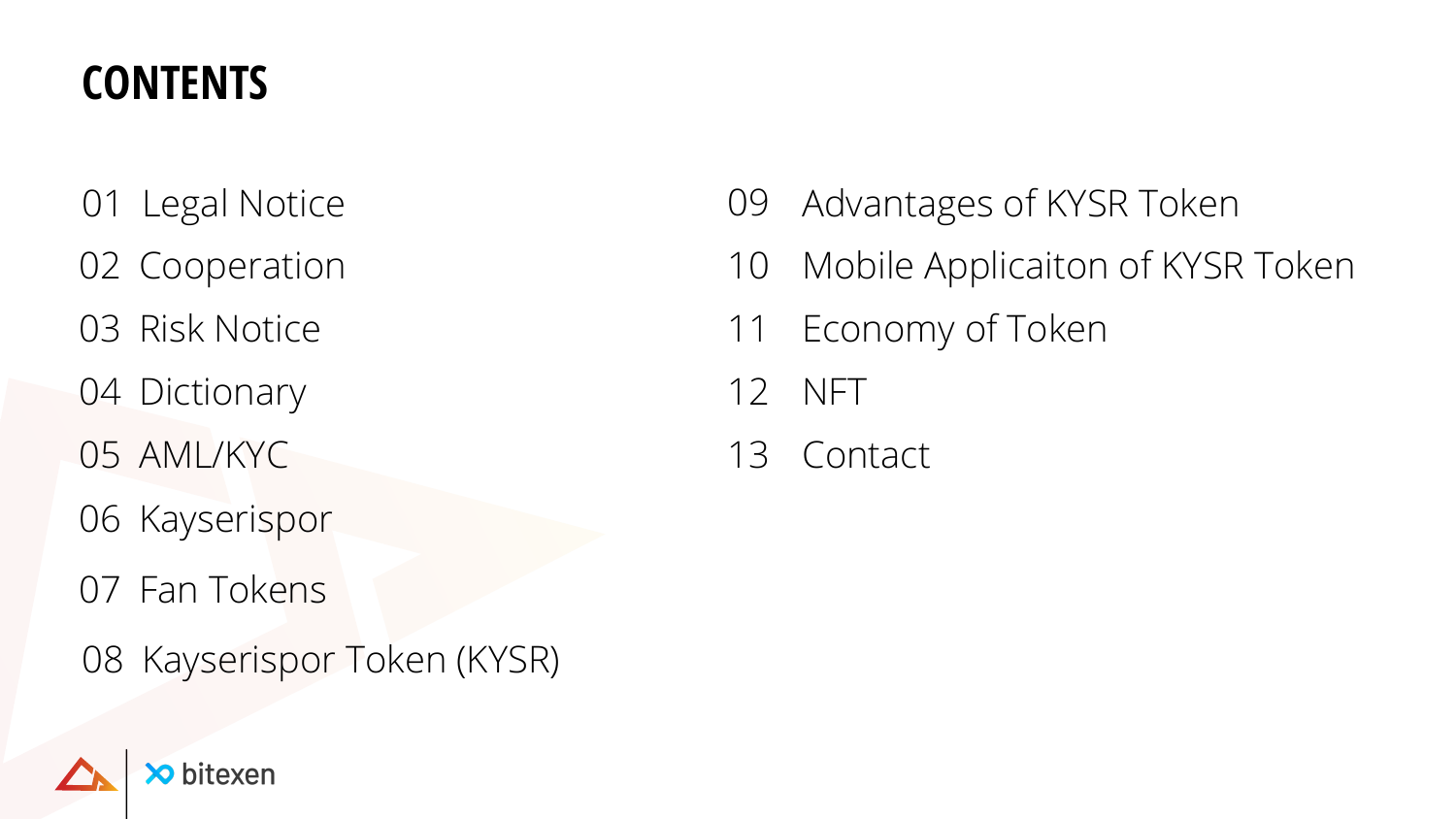## Legal Notice

This whitepaper has been created for informational purposes only and may be changed in the future. None of the information in this whitepaper is an invesment advice nor does it constitute an offer. The digital asset that is the subject of the whitepaper is not a capital market instrument, financial instrument or security.

Digital assets has high volatility. Therefore it is recomended to all people who will purchase Kayserispor Token (KYSR) should have knowledge about digital assets, blockchain and smart conracts. These individuals should make their own risk assessments. These assets can be considered very high risk assetments.

Bitexen Teknoloji A.Ş. ("Bitexen") and ExenPay Teknoloji A.Ş. ("ExenPay") are not liable for insufficient information given in this whitepaper, updating this whitepaper or damages that may arise related to the content of this whitepaper. Decisions to purchase token or the financial results occurring after can not be bound to Bitexen or Exenpay.



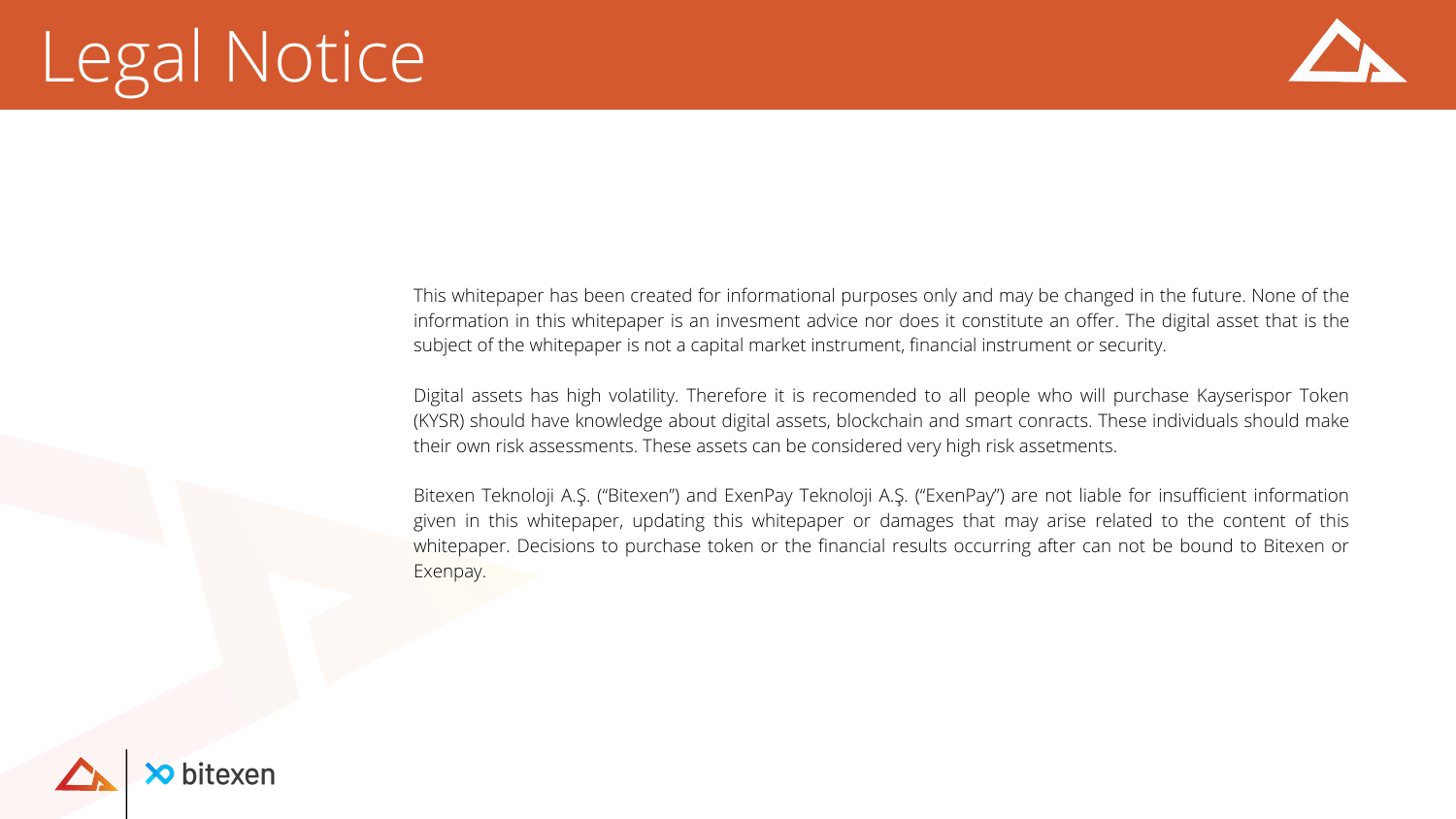## Cooperation

#### **EXENPAY**

ExenPay, which has the right to produce the Kayserispor Token (KYSR) digital asset, is a technology company working on payment systems and tokenization in the field of financial technologies. ExenPay Teknoloji A.Ş is a company established and providing services in accordance with the laws of the Republic of Turkey.

Central Registration System No: 381090544300001 Head Office Address: Kültür Mahallesi Nispetiye Cad. Akmerkez Apt. No: 56/13 Beşiktaş/İstanbul

#### **BITEXEN**

Bitexen Teknology is is a technology company that produces solutions in the field of financial technologies in Turkey since 2018. Bitexen.com is one of the biggest products of Bitexen Teknoloji company that serving more than 1.5 million users with more than 100 digital assets.

Central Registration System No: 0178118956900001 Head Office Address: Reşitpaşa Mahallesi Katar Cad. Arı 6 Sit. Enerji Teknokenti Apt.No:2/49/105 Sarıyer İstanbul





ExenPay is authorized to produce Kayserispor Token (KYSR) in this project realized with Kayserispor. Kayserispor Token offerings, buying and selling transactions will be carried out on the Bitexen platform.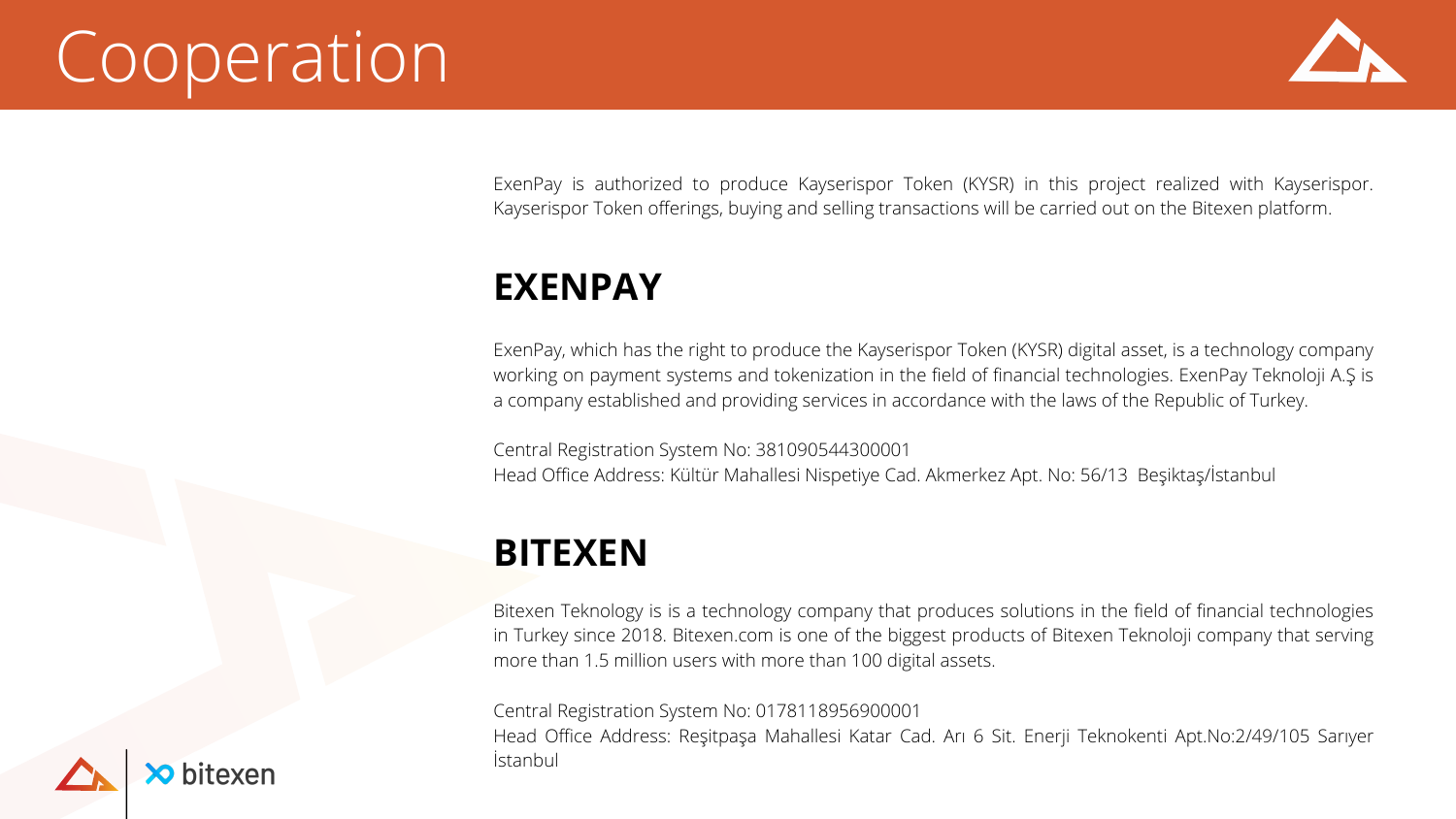### Risk Notice

**Liquidity Risk:** Crypto assets may lose value when being converted into fiat currencies. This loss reveals the liquidity risk in the market.

**Market Risk:** The crypto asset market is generally known for high volatility, it is in linear proportion with the prices that occur in independent digital asset platforms in the market. High volatility in crypto assets can cause price and liquidity differences between platforms.

**Systematic Risk:** Crypto assets projects can be consideredas startups and among the reasons why the targeted project could not be successful; Systematic risks may arise in case of regulatory regulations, force majeure (war, natural disaster, political and political developments) and possible technological impossibilities (reconciliation, technological, etc. other problems of the Ethereum network).

**Reputational Risk**: The loss of crypto assets by crypto-asset holders, any infrastructure and service failures that may occur on the network and extensive reputational losses due to collaborations with third parties can pose risks.





**i)** Risk of blockchain wallet adress: If the private key required to access the assets on the blockchain is lost, there is a risk of losing access to the relevant assets, putting them under the control of others.

**Nonsystematic Risk:** Risks that may arise before, during and after the issuing of crypto assets, providing their operations and reaching the end user. This risk element includes the discharge of the relevant company, technological infrastructure deficiencies and cyber attacks, liquidity problems, legal disputes between cooperating companies and non-systematic risks accepted in traditional finance theories.

**Legal Risks:** These are the risks that may arise with the creation, amendment or repeal of the relevant legislation. As part of these risks, there may be violations of not only the legislation on crypto assets, but also other relevant legislation in the future.

#### **Others Risks:**

**ii) Risk of** Tax: The taxation schemes that may arise in relation to cryptoassets can create financial risks. This taxation may also bind crypto-asset projects and any company that carries out the operations of the projects, and natural/legal persons making purchases.

Real persons who purchase or trade Kayserispor Token undertakes the following risks.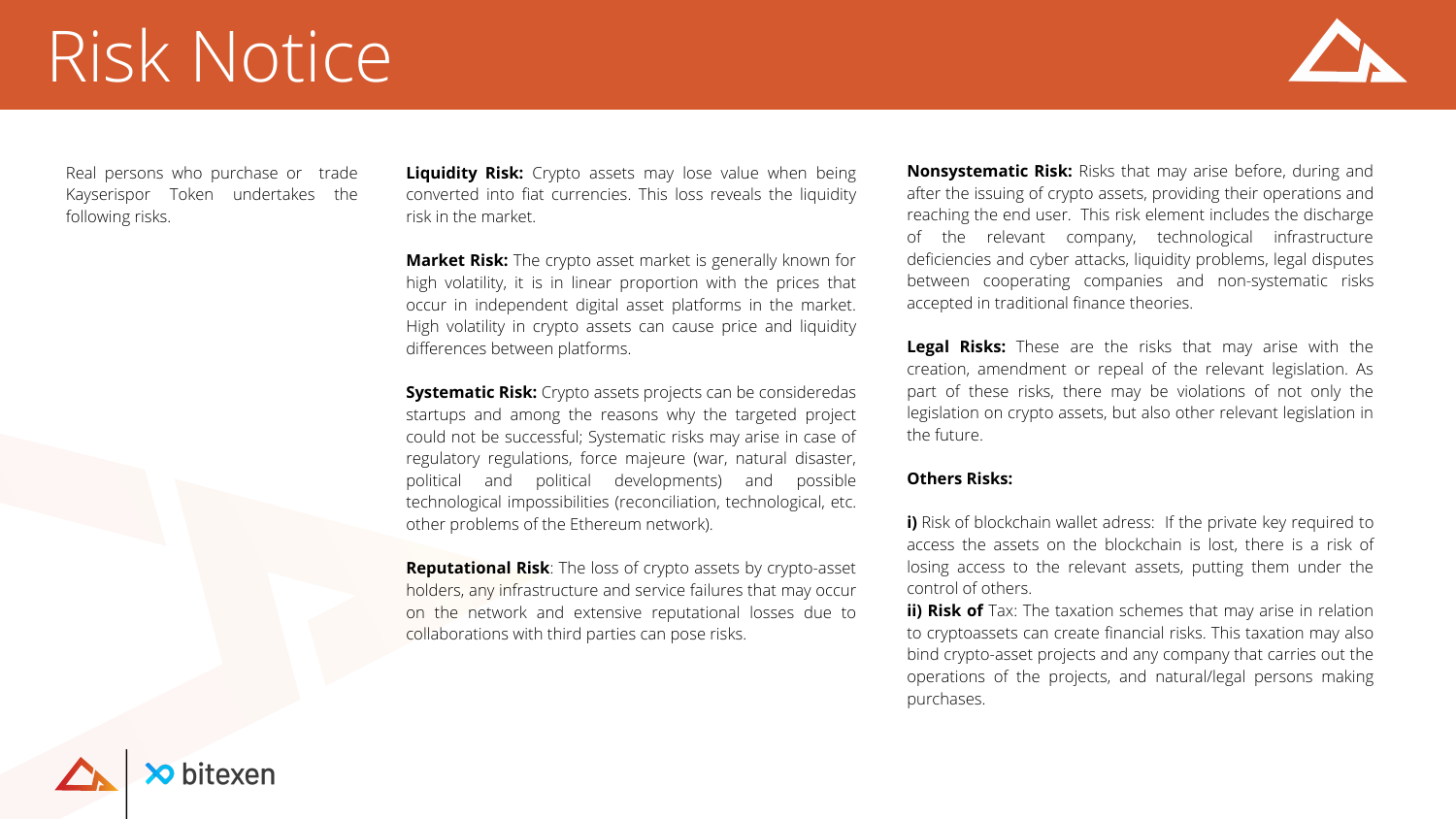**ERC-20:** This protocol standard, which stands for "Ethereum Request for Comments - 20", contains a specific set of rules and conditions for creating tokens on the Ethereum network.

**Smart Contracts:** They are code directories that are developed with software languages on the blockchain such as solidity, python, etc., have fixed rules and run automatically on a distributed network.

**Private Key:** It is the authorization key required to perform any transaction on the blockchain. Private Key is created under certain cryptographic conditions and cannot be changed afterwards. A public key can be created by taking derivatives of private keys.

**DLT:** Distributed Ledger Technology is the general name given to storage methods in the upper category of blockchain technology. In addition to blockchain distributed ledger technology is the name given to the encrypted and timestamped processing of stored data.

**Solidity:** It is a programming language used to write or develop "Smart Contracts" that run on the Ethereum blockchain.





**Fan Token:** These are blockchain digital assets that give fans the opportunity to support their favorite teams while earning various rewards, discounts, campaigns and unique experiences.

**Utility Token:** Tokens that offers a certain service or advantage to its holders. It does not grant any share rights.

**NFT:** NFTs, short for non-fungible tokens, are unique and indivisible tokens. These tokens are generally produced on the Ethereum network in ERC-721 and ERC-1155 token standards.

**ERC-721:** Unlike the ERC-20 token standards, tokens are created that are not interchangeable, unconvertible and unpairable contains the Ethereum network token rules and standards.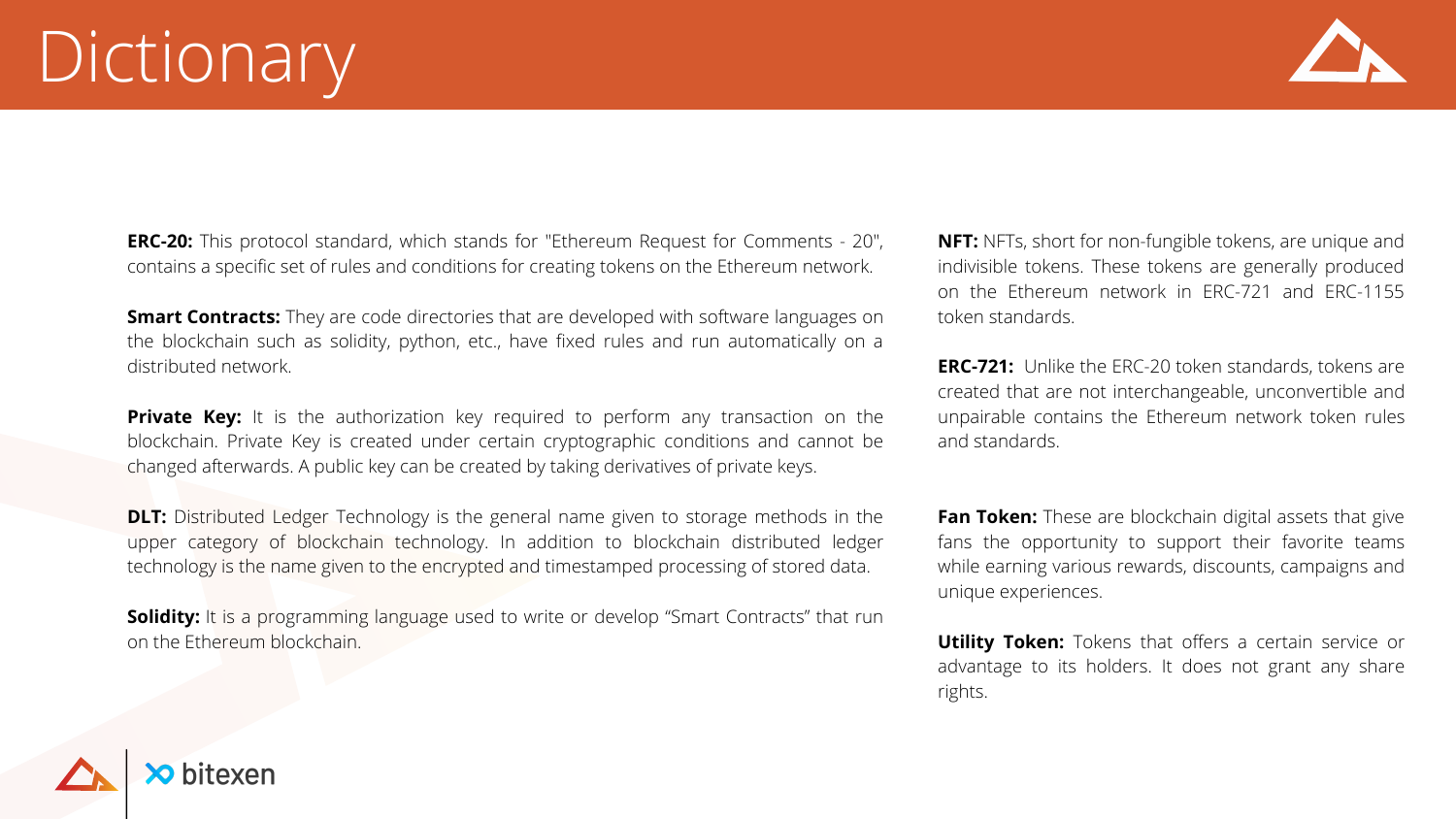#### AML/KYC

Bitexen will perform identity verification for each user who will purchase Kayserispor Token (KYSR) on the bitexen.com. In this context, Kayserispor Token project will be running compliant within the code 5549 under Turkish Legislation Kayserispor Token transfers on the Ethereum blockchain will be tracked with blockchain tracking tools and it will be aimed to prevent risky transactions however Bitexen and ExenPay do not give any guarantees and commitments in this regard.

Individual users who will purchase Kayserispor Tokens on the Bitexen platform;

- -E-mail information,
- -ID numbers,
- -Name and surname information,
- -Phone numbers,

And they complete the verification stages by forwarding any other information that may be requested.

Only users whose information is verified during registration can purchase KYSR Tokens, individual users whose names are on the banned lists cannot register to the platform and cannot purchase and sell KYSR Tokens.



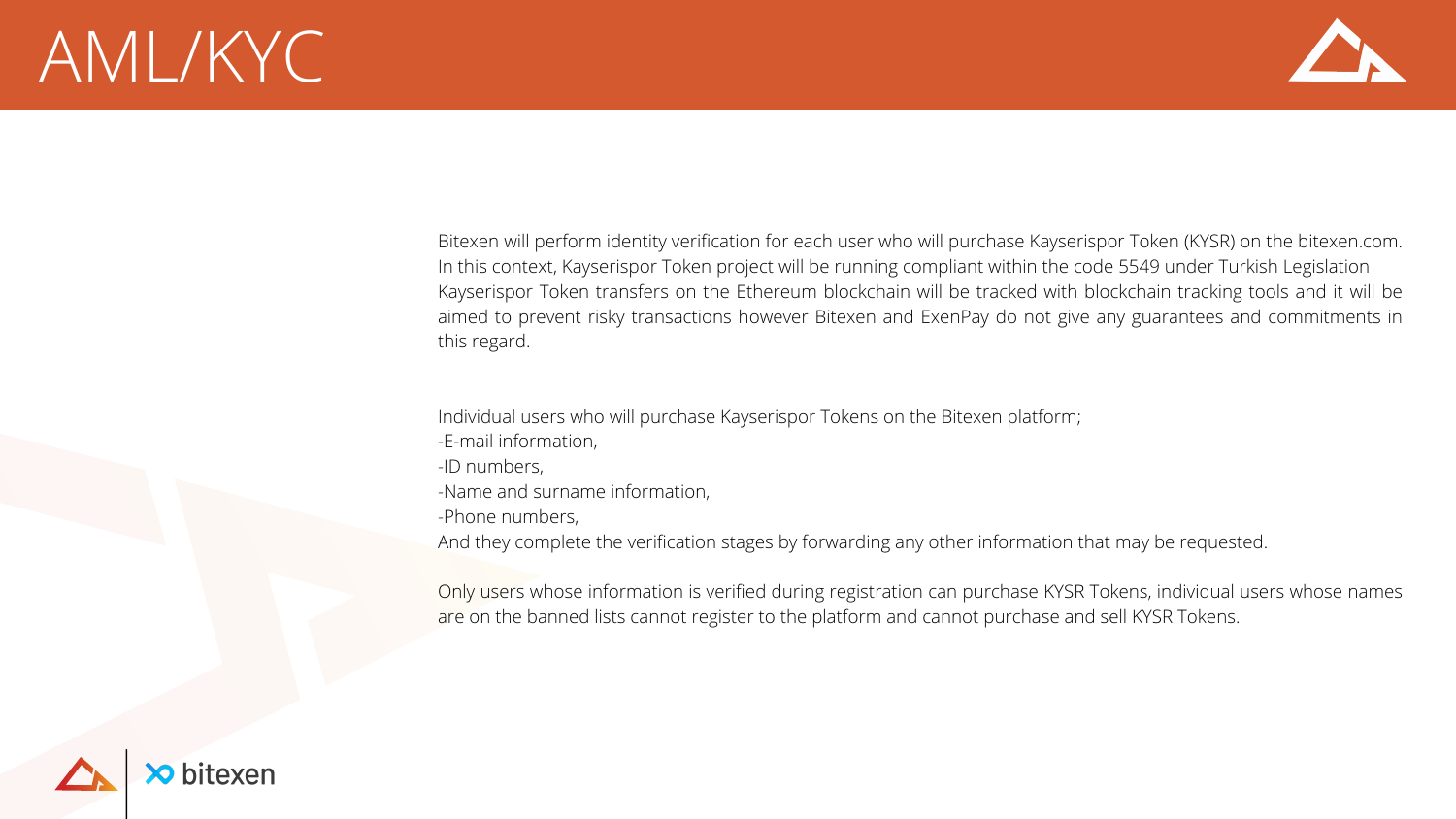The first idea about the establishment of Kayserispor was put forward by the prime minister of the time Adnan Menderes and the Mayor of Kayseri Osman Kavuncu.

A stadium was built in Kayseri for Kayserispor but there was no a professional team representing the leagues. Taraftarlar Kayseri'de oynanan Amatör Küme Maçlarını heyecanla takip ediyorlardı. Demirspor, Şekerspor, Sümerspor, Karagücü and Havagücü were representing Kayseri in the Turkish Championships. Despite the success of these teams from time to time, Kayseri could not be fully represented throughout Turkey. This was a shortcoming for Kayseri.

Orhan Şefik APAK who was President of the Football Federation of the time started a great campaign in 1965 to try to spread football throughout Turkey. Many cities in Anatolia formed many teams named after the city and applied to the leagues. In order to apply for this campaign across Turkey, The notables of Kayseri started working to establish a team bearing the name of Kayseri.

Kayseri Erciyesspor, which won the Super League as the champion in the 2nd League A Category in the 2003-04 season changed its name logo and colors to Kayserispor with the general assembly held on 9 July 2004. After the board, the name of the team was Kayserispor.





## Kayserispor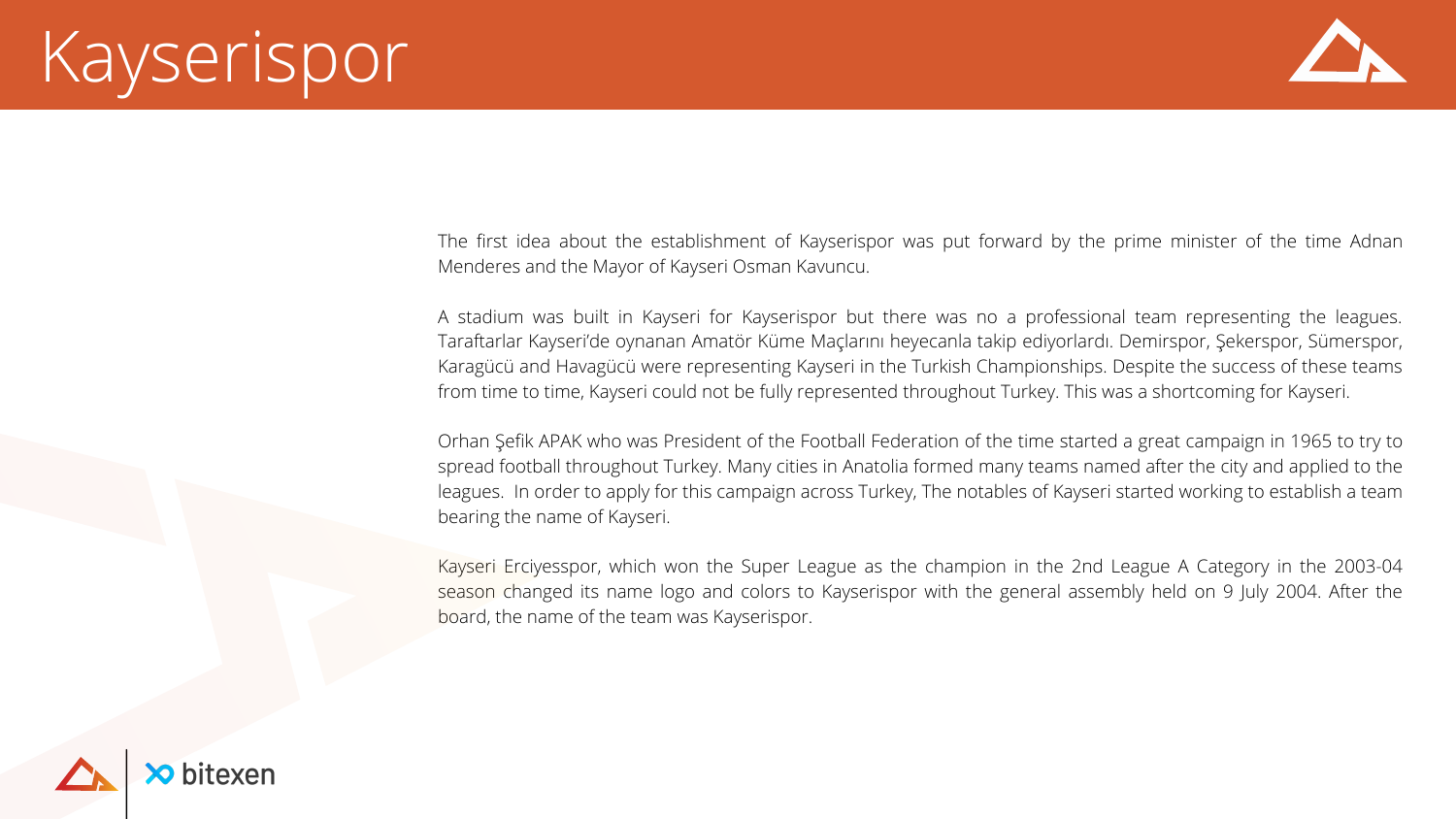#### Fan Tokens

The Fan Token Ecosystem is worth \$500 million worldwide, with more than 50 participating clubs as of 2021. This ecosystem includes millions of fans, clubs, individuals interested in digital assets, and technology enthusiasts. Within this scope, KYSR Token will aim to take club and fan interaction to the next level and catch up with technological developments in the international ecosystem.

As in the rest of the world, the sphere of influence of football and football clubs is very large. In addition to the love of football, our country is rapidly adapting to technology with the effect of its young population. Digital technologies and products are very popular and usage rates are growing day by day in our country. Kayserispor Club is a sports club that carries out commercial activities to organize and support all kinds of sports, social, artistic and cultural activities. At this point, it aims to train mentally and physically healthy and talented athletes and to provide all kinds of social assistance and solidarity among its members. Developing digital technologies have become an indispensable part of commercial activities in today's conditions. Like all institutions around the world, it is essential for clubs to adapt quickly to digital financial technologies. As Kayserispor, we pay attention to financial technologies, which today's world focuses on, in order to achieve our goals for our country's values faster and to make them sustainable. We are building bridges between digital technologies, country's favorite sport and glouries history to achieve our aims and reach large audiences across the country.



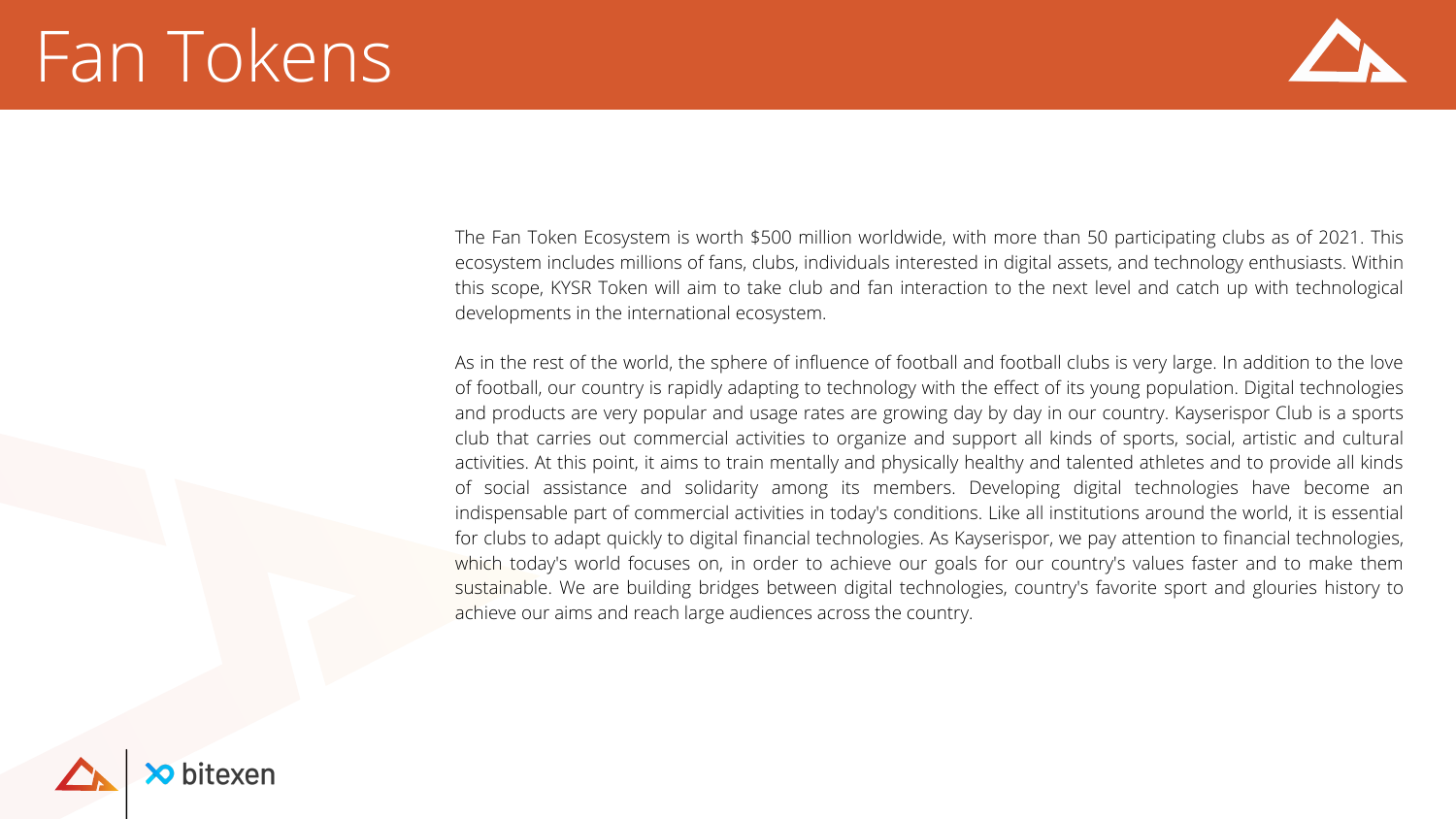## Kayserispor Token

Kayserispor Token (KYSR), is a utility token that is produced with the ERC-20 standards on Ethereum blockchain. Kayserispor Token, which takes its value from club success and fan interaction; It will act as a bridge between the fans and the club with the opportunities, gifts and similar advantages it will offer to its fans.

KYSR Token, as a utility token produced for a specific purpose and used for this purpose, will ensure objectivity and reliability by realizing the interactions between the fans and the club on the Ethereum blockchain. For this purpose, fans can join the Kayserispor Token ecosystem to support their club, express their opinions and benefit from various opportunities. As stated in this whitepaper, KYSR Token will act according to the token economy that will protect the financial stability of the project and will ensure that it is a successful project by providing the services it has specified to its fans. In a nutshells, KYSR Token can be considered as a loyalty token due to the interaction it establishes between the fans and the club.



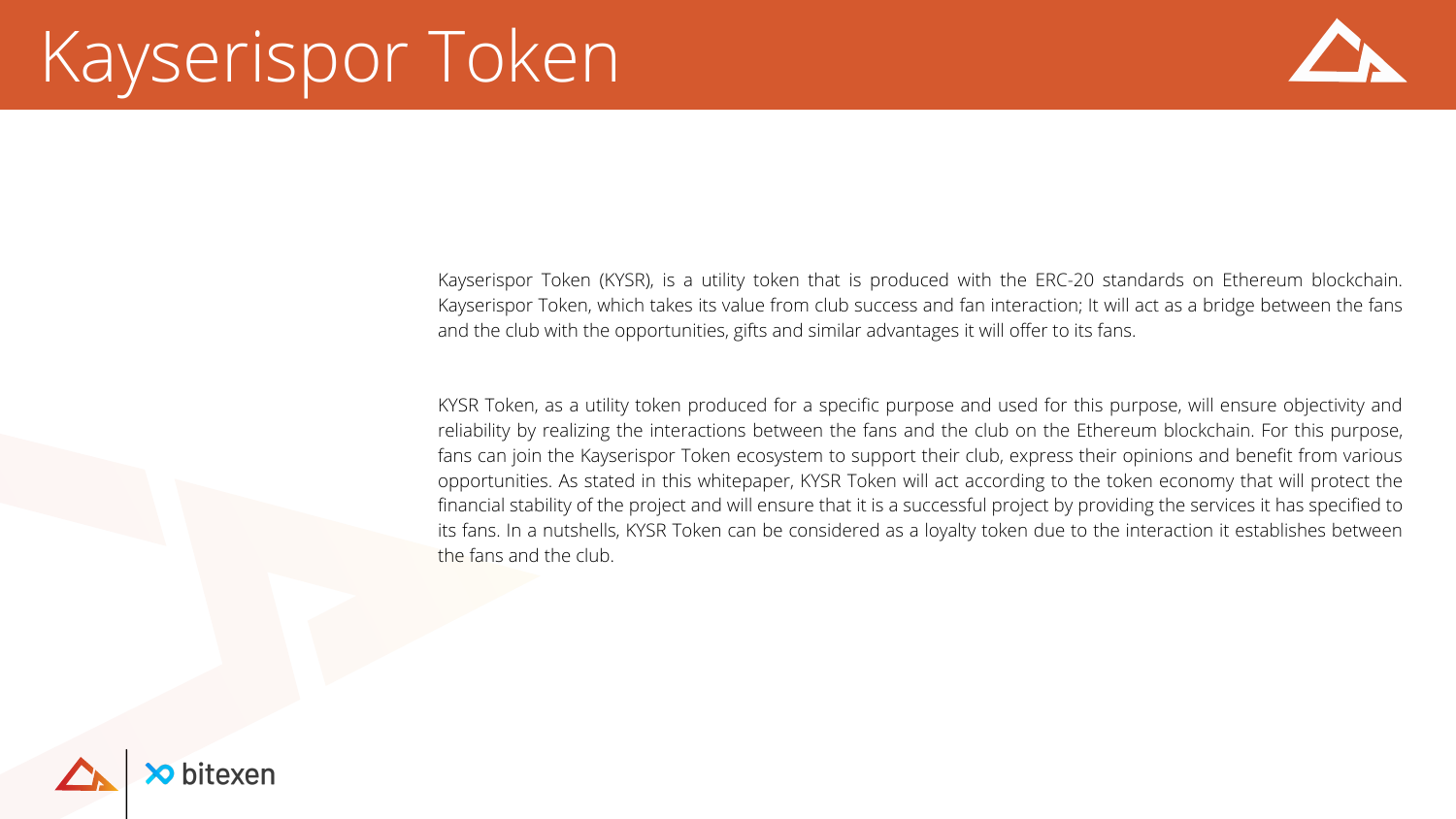## Advantages of KYSR Token

Kayserispor Token (KYSR) as a fan token it can offer its holders various advantages and unique experiences, as well as the opportunity to be active in club decisions. Fans will be able to go beyond just owning a token, they have the opportunity to realize the events of many fans' dreams and be included as a living part of the fan token ecosystem.

Below are the benefits that KYSR Token holders can benefit from. Kayserispor has the right to determine the benefits to be enjoyed by KYSR Token holders from among the options listed below and the benefits to be provided may be changed from time to time, provided that they are among the options listed below.

These advantages are as follows, but not limited to the list below:

- Explaining their opinions about transfers and the players playing the match (desired transfer player, star of the

- Participating in club decisions (Transfers, training camp, match music, etc.),
- match, top 11 choices etc.),
- Special activities with team and club members (meeting, dinner, photo shoot, etc.),
- Signed club products (match ball, jersey, scarf, flag, poster, etc.),
- Match and club specific activities (VIP ticket, stadium tour, away trip etc.),
- competition, etc.).





- Going to the football field with football players (training with the team, penalty kicks to the goalkeeper, free kick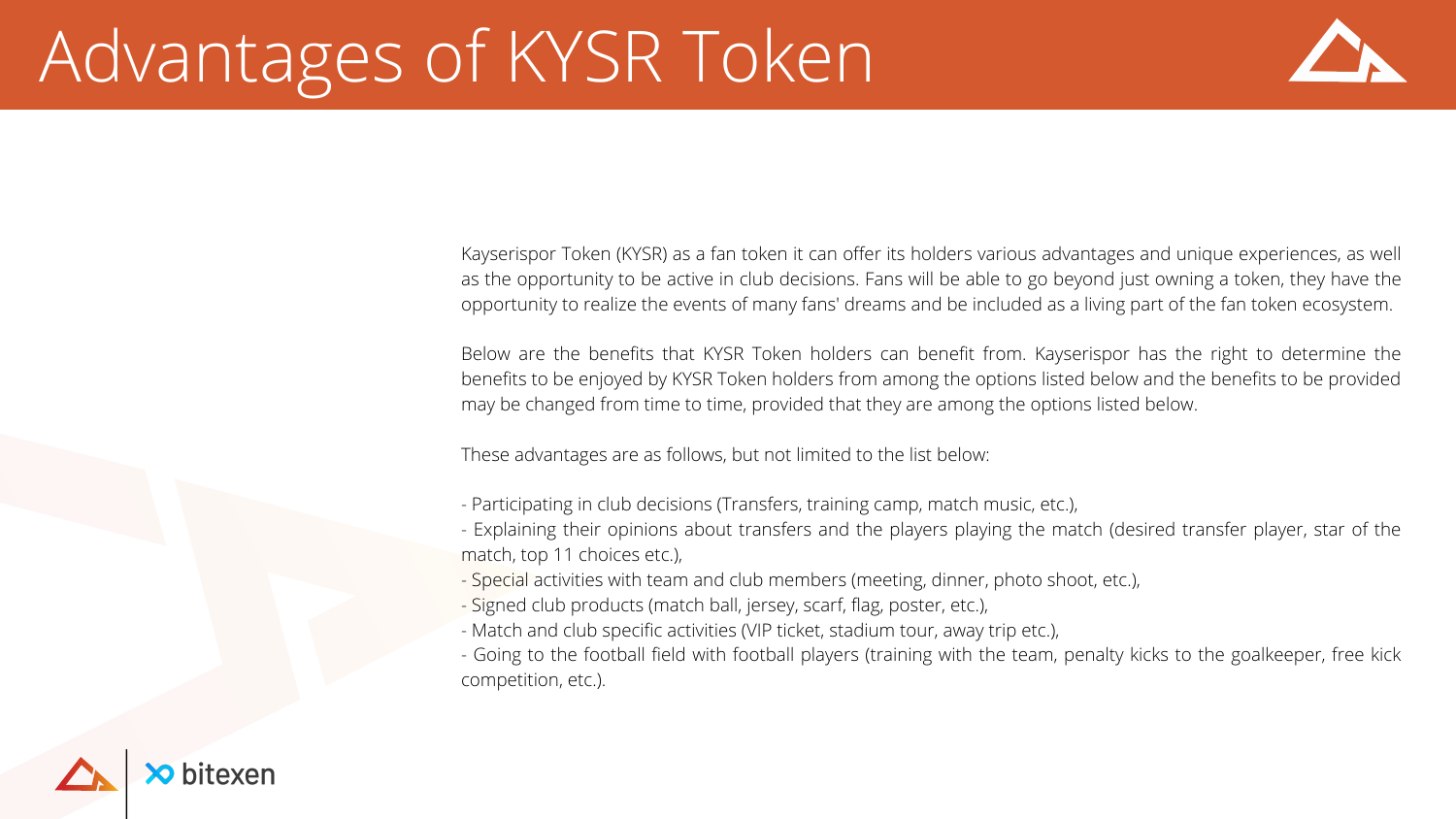## Mobile Application of KYSR Token

KYSR Token can be used through the KYSR Token mobile application. On the application, users will be able to vote with KYSR Token, participate in auctions and be informed about special events quickly.

In order for the fans to express their thoughts, but not limited to the following;

-Match-specific surveys (Match result, favorite football player surveys, etc.),

-Season-wide surveys (The number of wins at the end of the season, the top scorer, etc.),

-Award-winning missions, pre- and post-match surveys, -Knowledge competitions about teams and players,

will be presented to users within the application.



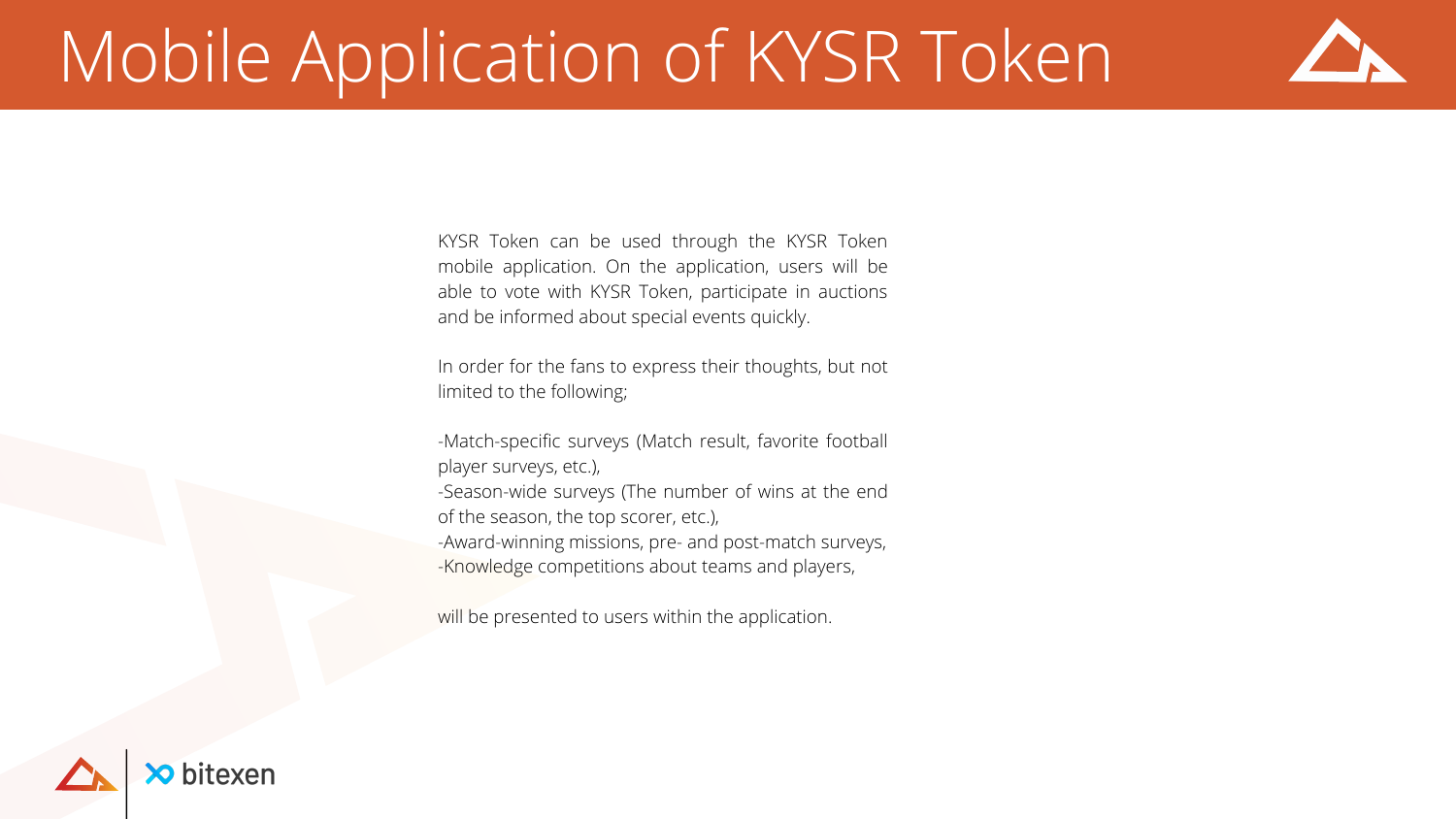Token's Name: Kayserispor Token Identifier: KYSR

Maximum Supply: 138.000.000 Total Supply: 48.300.000

FTO: 41.400.000 Treasury: 69.000.000 Marketing: 13.800.000 Technology: 13.800.000





## Economy of Token

KYSR Token is designed as a service token with a tenyear distribution plan and low inflation value. The token economy is planned to end in 2030 in order to maintain the financial stability and value of the token.

KYSR Token crypto asset information, which was created in ERC-20 standards on the Ethereum network, is as follows.

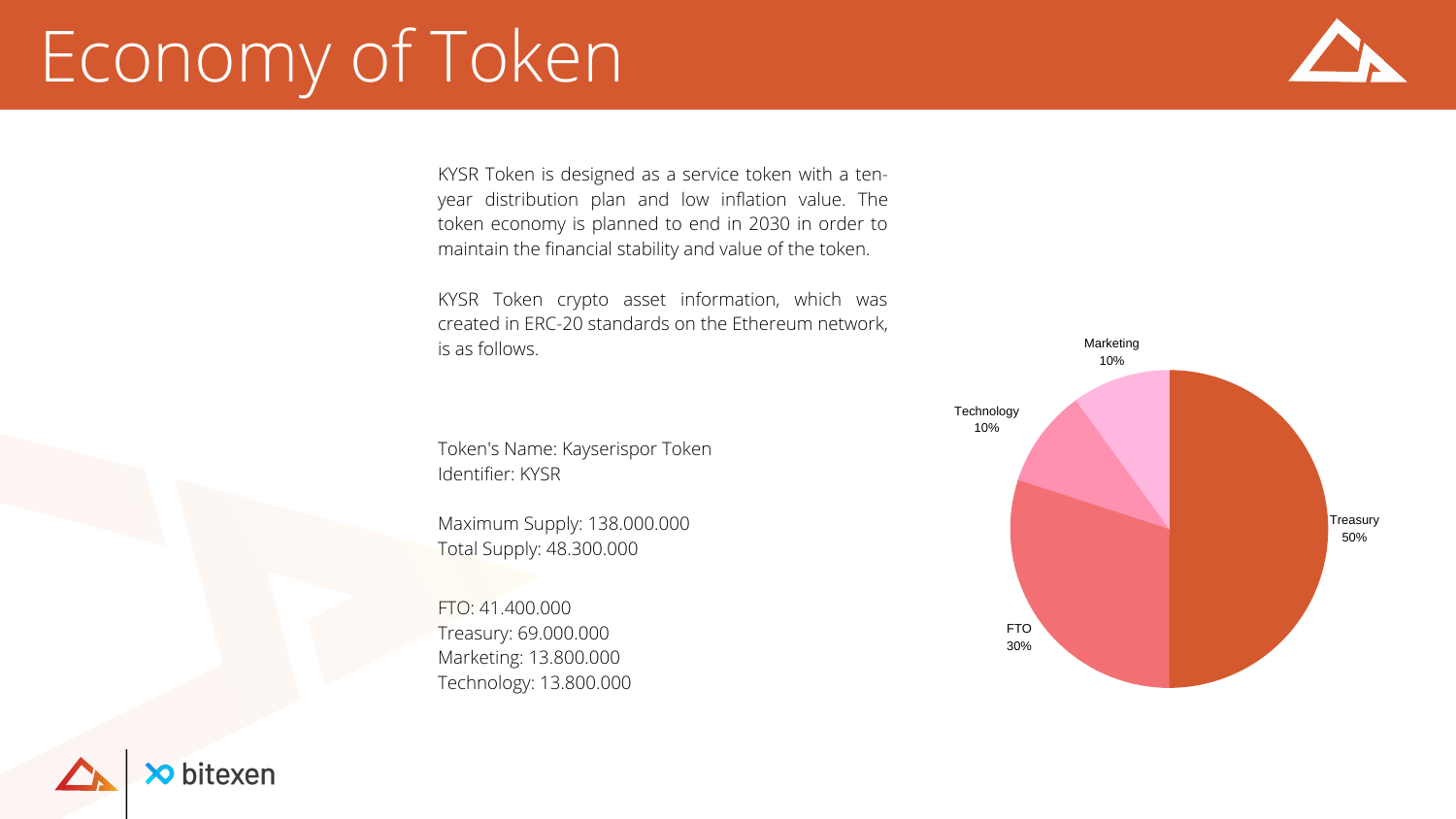## ICO

|              | Price | Lock Time | Supply     |
|--------------|-------|-----------|------------|
| FTO Option 1 | 0,38  | 12 Months | 13.800.000 |
| FTO Option 2 | 0,76  | 6 Months  | 13.800.000 |
| FTO Option 3 | 1,38  | None      | 13.800.000 |





KYSR Token pre-sales will be made on the bitexen.com platform. Private sales processes will be made by Kayserispor and ExenPay. The planned prices for pre-sale are as follows: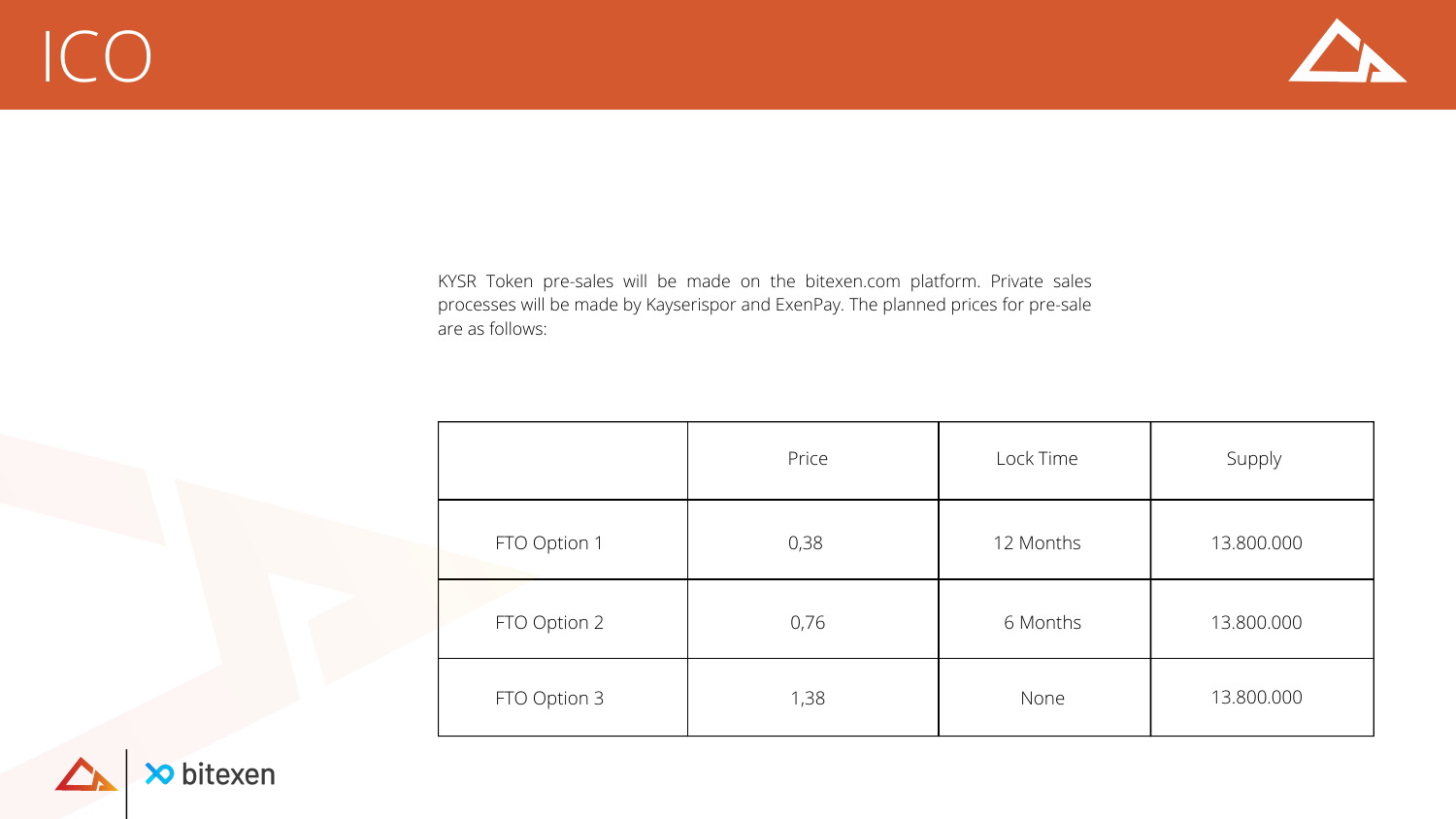KYSR Token; It will be in circulation with a total supply of 48.300.000 in the first year, once the FTO and other reserves are in circulation. KYSR Tokens, which will be unlocked in the following years, will be included in circulation, and treasury reserves will be included in circulation at a rate of 10% every year. Marketing and Technology reserves will be ready for use without locking. The marketing and technology budgets used will be shared as a report every six months.

| Year  | <b>FTO</b> | Treasury   | Marketing  | Technology |
|-------|------------|------------|------------|------------|
| 2021  | 13.800.000 | 6.900.000  | 13.800.000 | 13.800.000 |
| 2022  | 27.600.000 | 6.900.000  |            |            |
| 2023  |            | 6.900.000  |            |            |
| 2024  |            | 6.900.000  |            |            |
| 2025  |            | 6.900.000  |            |            |
| 2026  |            | 6.900.000  |            |            |
| 2027  |            | 6.900.000  |            |            |
| 2028  |            | 6.900.000  |            |            |
| 2029  |            | 6.900.000  |            |            |
| 2030  |            | 6.900.000  |            |            |
| Total | 41.400.000 | 69.000.000 | 13.800.000 | 13.800.000 |





### Circulation Plan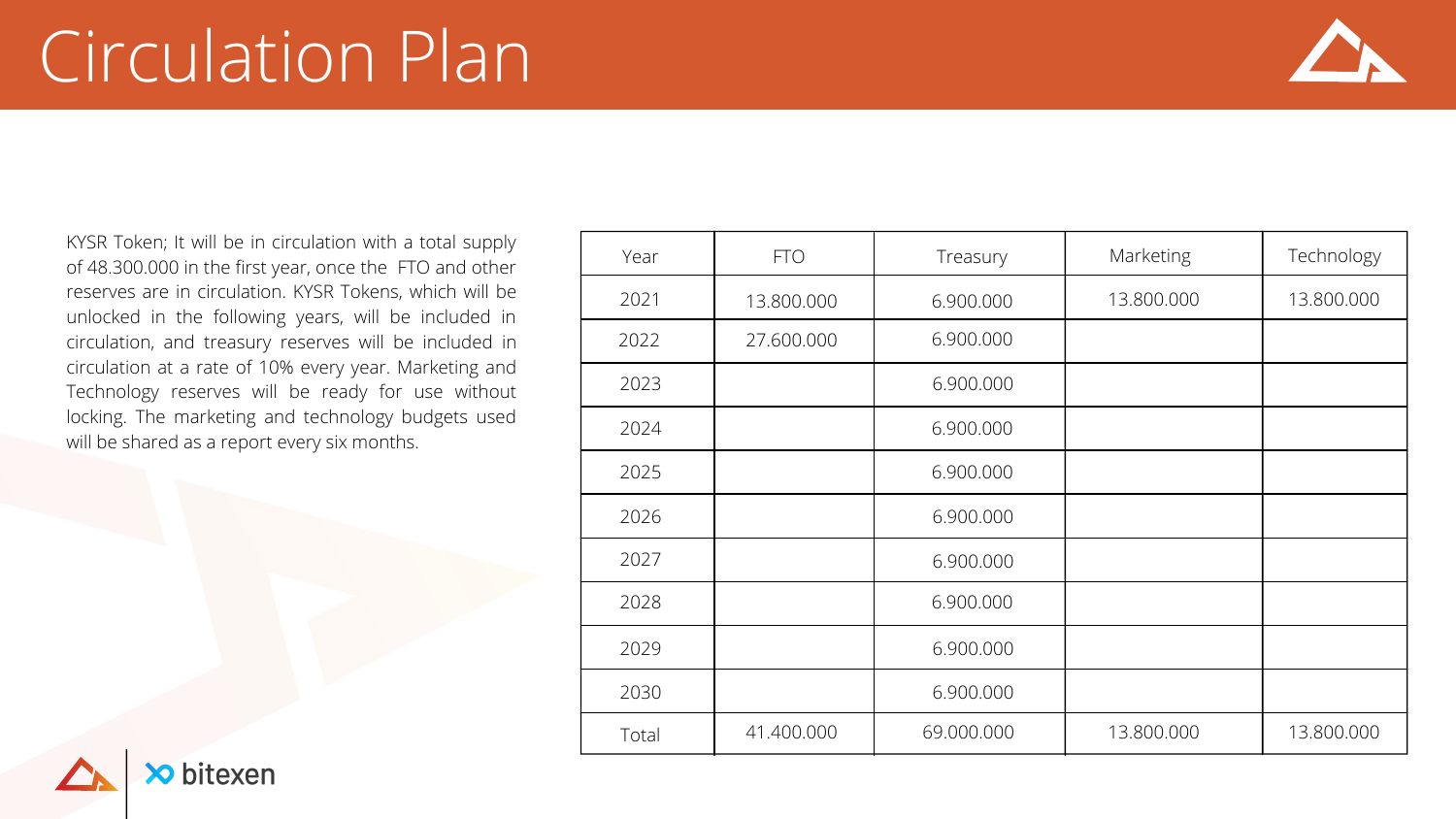KYSR Token will be in circulation with a maximum supply of 138.000.000;

- 48.300.000 in 2021
- 82.800.000 in 2022
- 89.700.000 in 2023
- 96.600.000 in 2024
- 103.500.000 in 2025
- 110.400.000 in 2026
- 117.300.000 in 2027
- 124.200.000 in 2028
- -131.100.000 in 2029

- In 2030, 138,000,000 units will reach the total supply, excluding the amounts to be burned.







#### Circulation Plan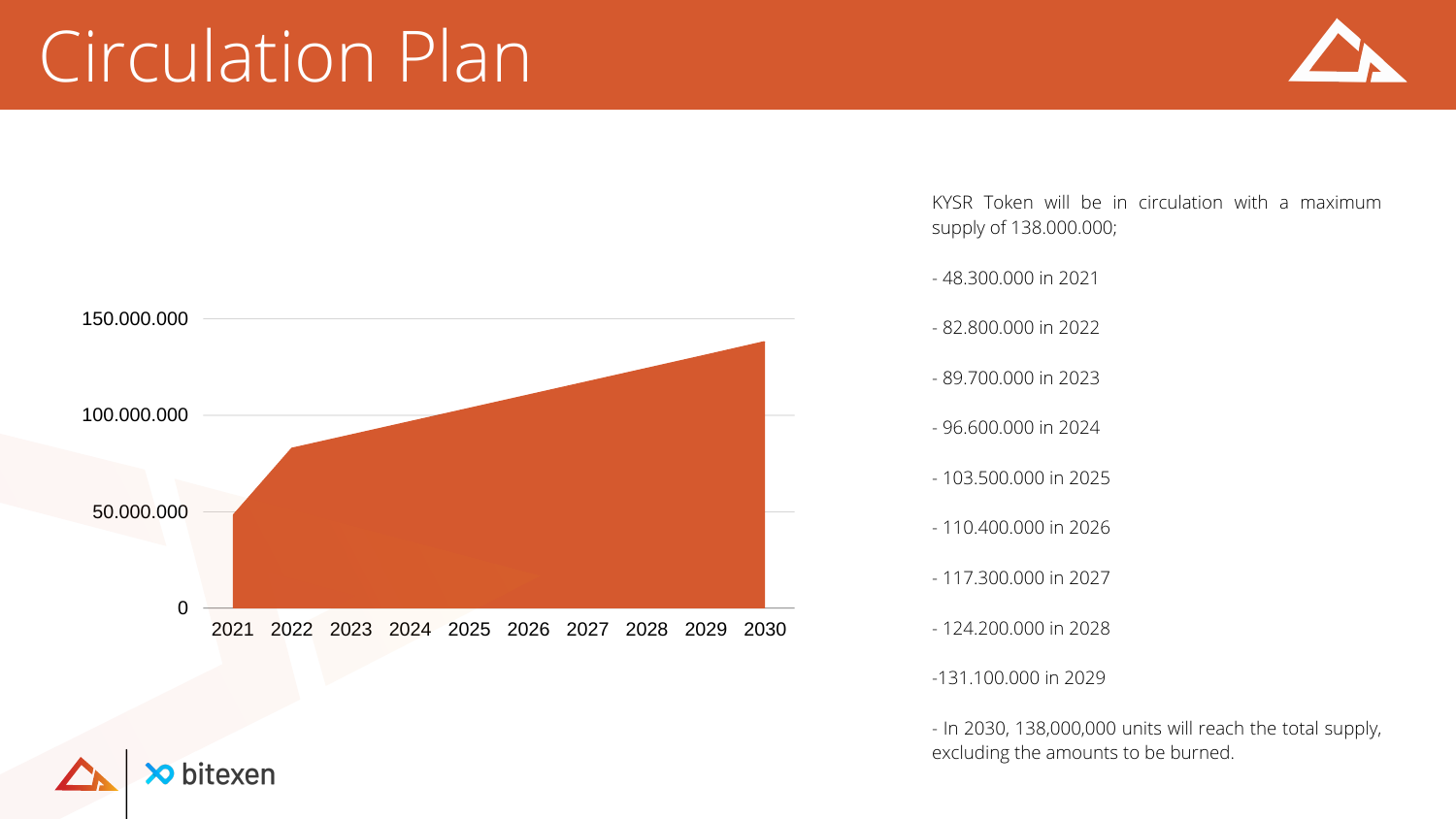





#### Inflation Rate

KYSR Token will proceed with a deflationary approach after the locked tokens in the pre-sale are included in circulation. With the decrease in the number of tokens in circulation, it is aimed to burn close to 10% of the supply until all the tokens are in circulation, thanks to the repurchase and production activities.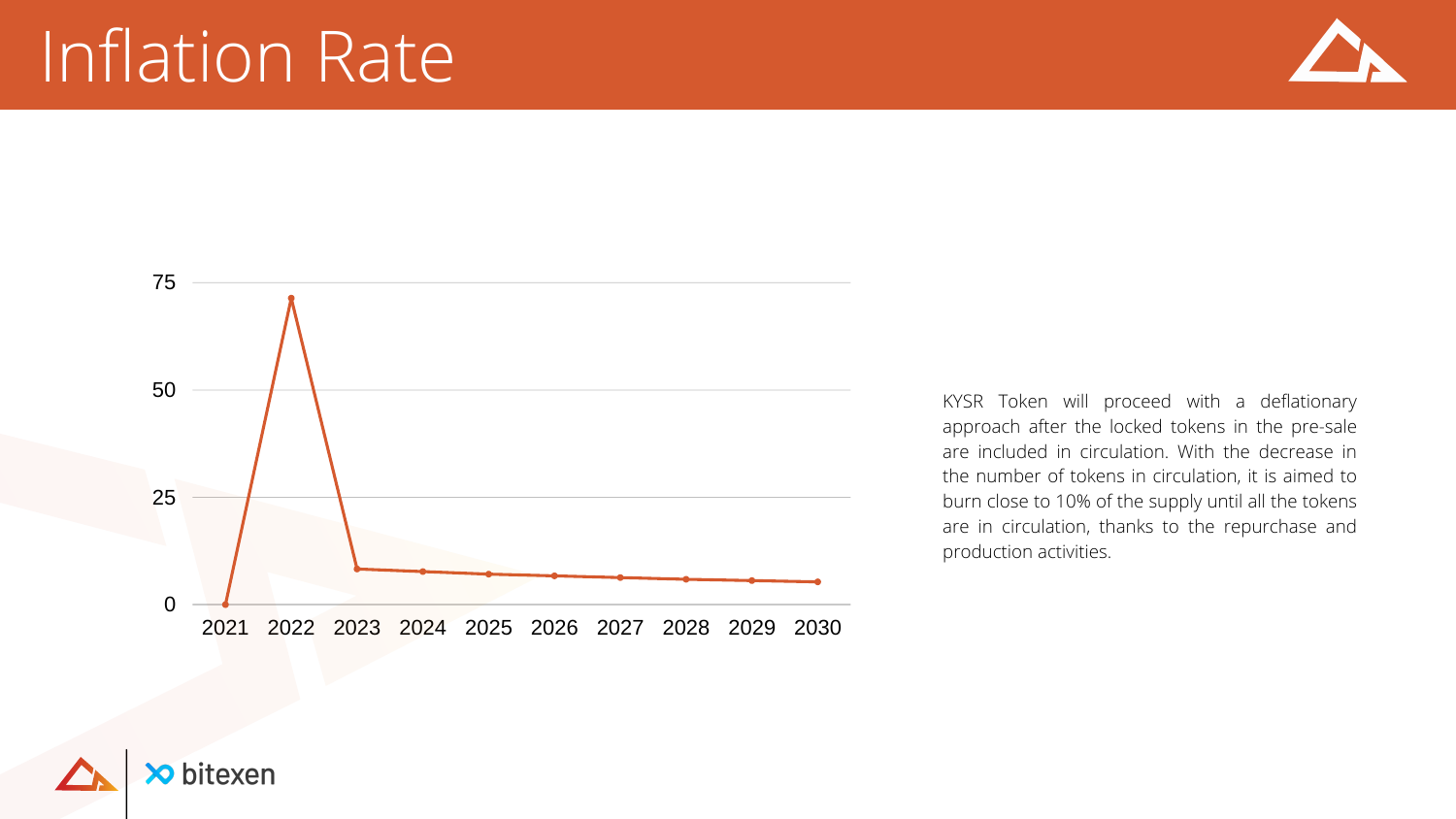#### Buyback and Incineration

Every time Kayserispor Club scores a goal 3800 Tokens, if it completes the league in the top 4 rankings in the league it is included in 20,000 Tokens, if it is the champion of the league it is included in 1,000,000 Tokens, and if it is the champion in special cup tournaments 50,000 Tokens will be purchased from the markets and tokens will be burned. For Kayserispor Token burning, 20% of the revenues obtained in the Kayserispor Token (KYSR) mobile application and 5% of the NFT revenues will be used for repurchase from the market and burn mechanism.





|                           | Treasury  |  |
|---------------------------|-----------|--|
| Score                     | 3800      |  |
| Ranking in first four     | 20.000    |  |
| League Championship       | 1.000.000 |  |
| In-app Revenues           | %20       |  |
| NFT                       | %5        |  |
| <b>Custom Tournaments</b> | 50.000    |  |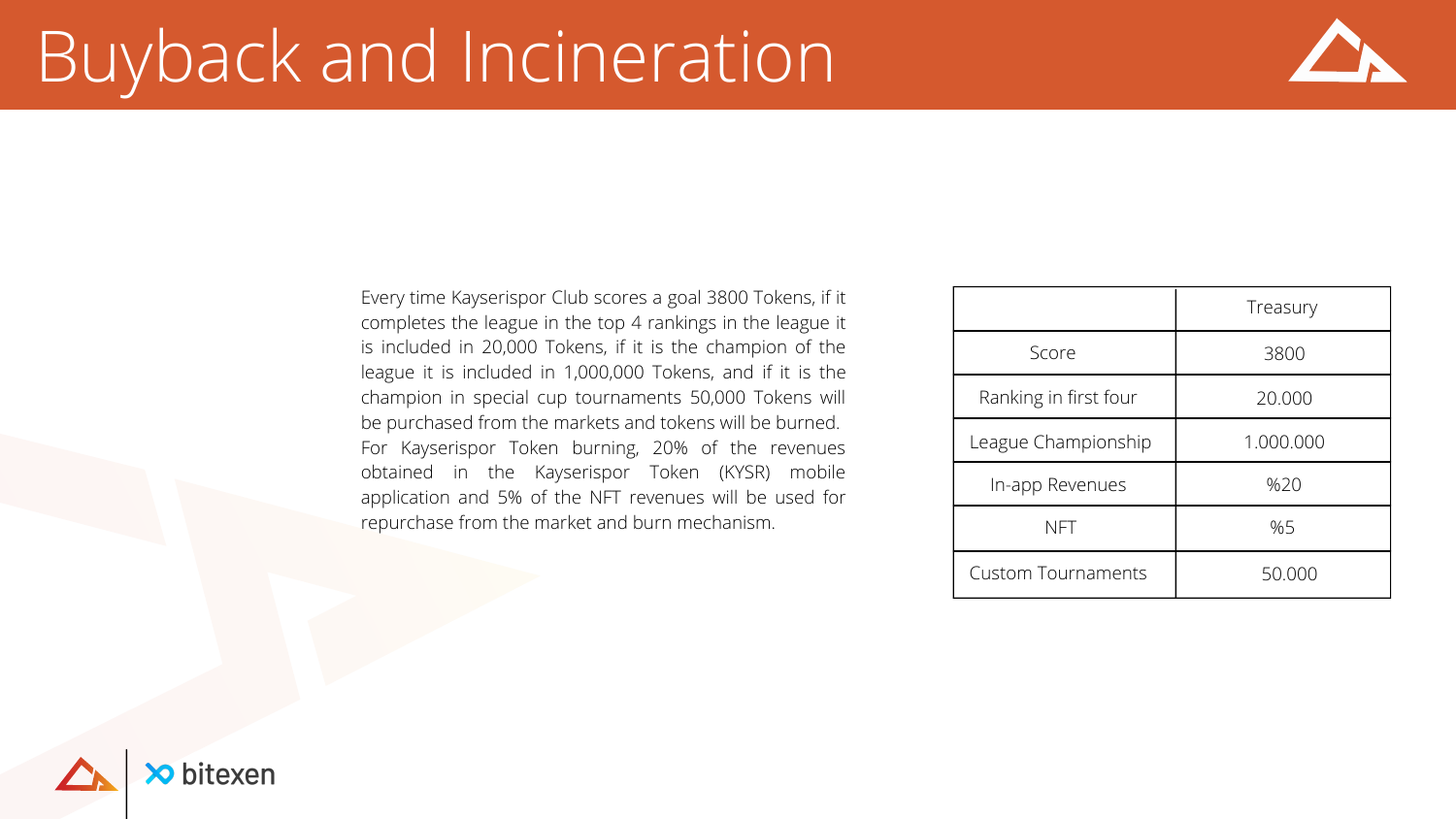#### $NFT$

These tokens or assets, which were first revealed in 2015 using blockchain technology, are special works that do not replace each other, although they have unique characteristics. Each NFT is designed in such a way that it cannot be matched, replaced or exchanged with any other NFT, as it has its own unique value. These NFTs can be divided into different rarity categories and can be issued as collectibles.

All future NFT projects related to KYSR Token and Kayserispor will be carried out by Bitexen Teknoloji A.Ş. and Kayserispor. Among these NFT projects, it is aimed to include many projects such as special moments of the club's past achievements, sounds, images and football player cards.